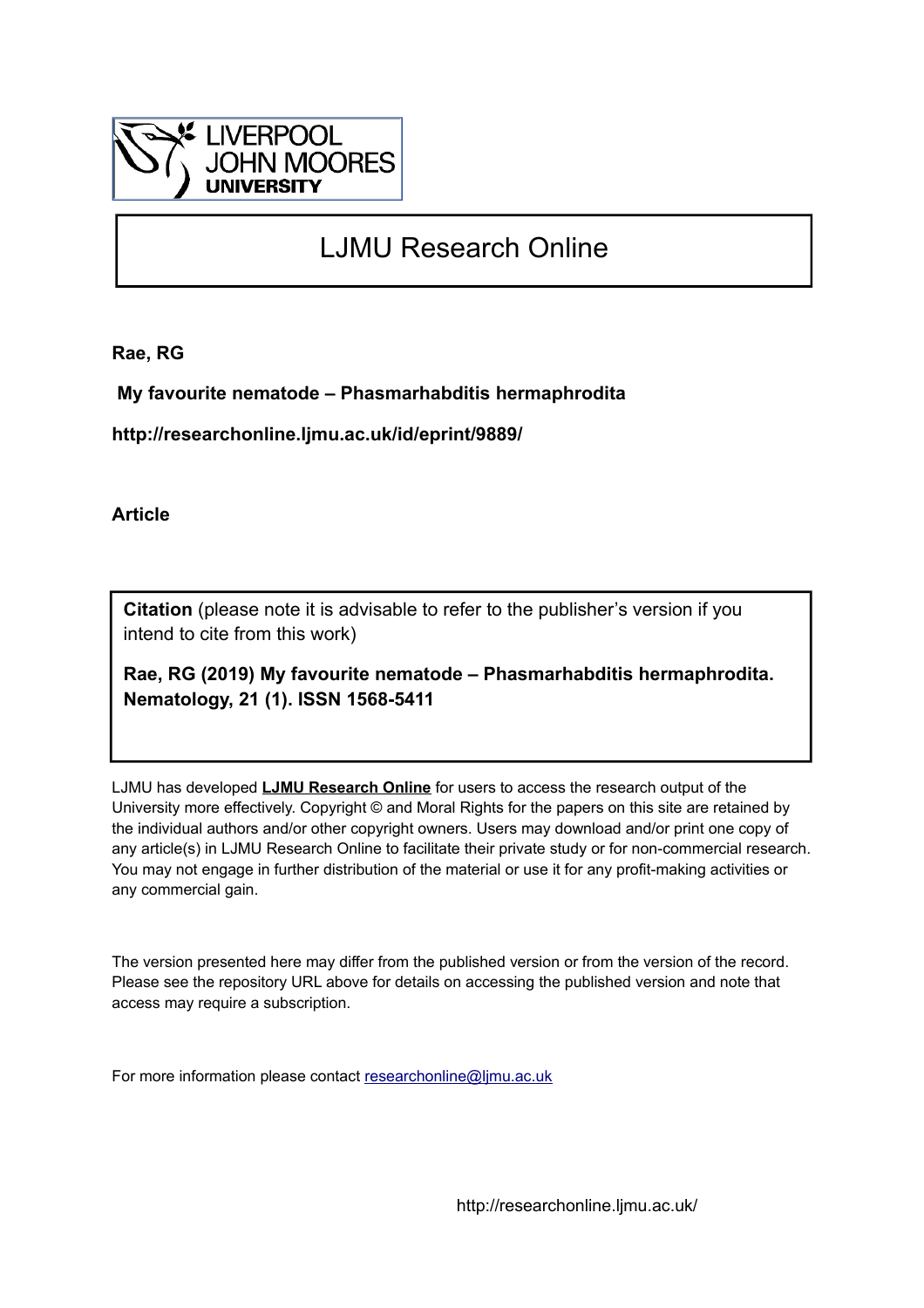## **My favourite nematode -** *Phasmarhabditis hermaphrodita*

 Robbie Rae\*

 \*Liverpool John Moores University, School of Natural Sciences and Psychology, Byrom Street, Liverpool, L33AF

 My favourite nematode is *Phasmarhabditis hermaphrodita,* a parasite of terrestrial gastropods. So much so it has become the sole focus of my lab over the last few years. The reasons for this are fourfold. First, *P. hermaphrodita* is the only nematode to be developed as a weapon for slug and snail control. Research by David Glen and Mike Wilson et al. (with nematological expertise from David Hooper) in the late 80's and early 90's demonstrated that *P. hermaphrodita* can kill a selection of pestiferous slug species within 4-21 days (Wilson et al., 1993a); it could be grown en masse (Wilson et al., 1993b) and could provide protection against slug damage in mini-plot trials (Wilson et al., 1994) and in field trials (Wilson et al., 1995a) using many important agricultural, horticultural and floricultural crops (Rae et al., 2007). Further research focused on optimising mass production of this nematode and the influence that bacteria used as a food source could have on yield (Wilson et al., 1995b) and infectivity (Wilson et al., 1995c). *P. hermaphrodita* has been sold as 21 Nemaslug<sup>®</sup> across Europe since 1994 and is routinely used by farmers and gardeners to control slugs. How is *P. hermaphrodita* able to kill slugs and snails? This is complicated but it has been suggested that *P. hermaphrodita* is like an entomopathogenic nematode, in that it vectors a bacterium (*Moraxella osloensis*) into slugs (Tan and Grewal, 2001), where it proliferates and causes septicaemia. Indeed it has been shown that high doses of *M. osloensis* injected directly into slugs will kill quickly and the purified lipopolysaccharide acts as an endotoxin (Tan and Grewal, 2002). However, this bacterium is not vertically transmitted and passed down to following generations and yet these nematodes, without *M. osloensis*, are still pathogenic (Rae et al., 2010). Therefore, the exact mode of action of *P. hermaphrodita* is still uncertain but the co-evolution of all these players including bacteria, nematodes and slugs warrants further attention.

 Second, *P. hermaphrodita* has an interesting history and an exciting future. *P. hermaphrodita* was discovered in 1859 by Schneider and studied briefly by both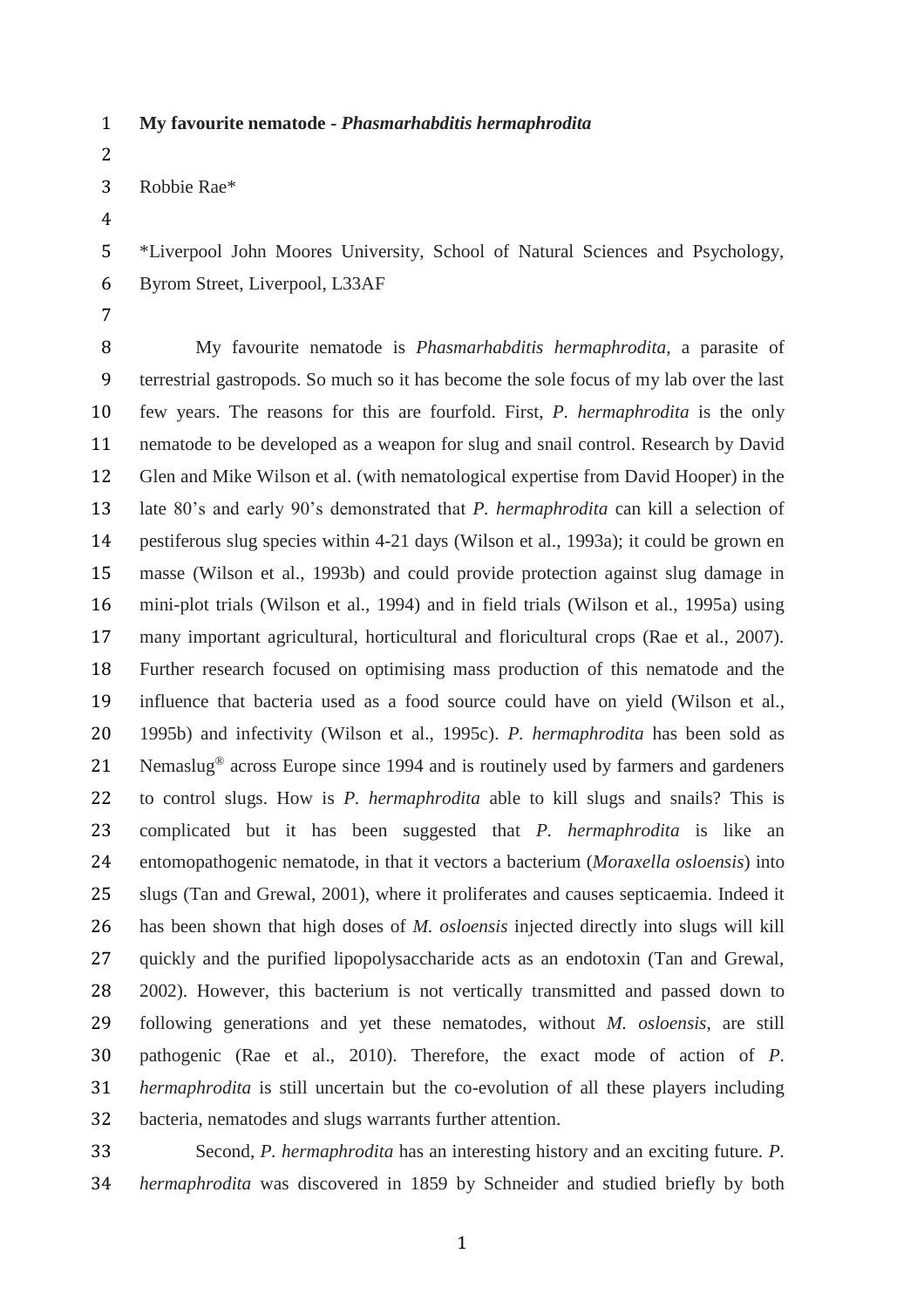Maupas (1900) and Mengert (1953). However, what I find fascinating is that it could have easily been *C. elegans* a.k.a "the worm" as Sydney Brenner collected more strains of *P. hermaphrodita* than *C. elegans* in the early 1960's. Imagine a world where the discoveries of RNAi, the genetic regulation of apoptosis and the development of GFP (green fluorescent protein) that resulted in 3 Nobel prizes were due to studying the slug parasite *P. hermaphrodita* rather than *C. elegans*! Recently, *P. hermaphrodita* has been proposed as a model system of its own - specifically to study the evolution of parasitism (Wilson et al., 2015; Rae, 2017a; Andrus and Rae, 2018). Several attributes make it a perfect system and recently protocols have been developed that show how to culture it under lab conditions, mutagenize, mate and make isogenic lines of *P. hermaphrodita* just like *C. elegans* (Andrus and Rae, 2018). It is the only nematode from the 25,000 described species that has evolved to parasitise and kill slugs and snails. This is unusual as from the 108 nematode species associated with slugs and snails they are generally used as hosts for food, transport or to find a mate (Grewal et al., 2003). One of the fundamental questions in my lab is what are the genetic changes that lead to the emergence of parasitism? I think *P. hermaphrodita* is the perfect nematode to study this. As well as being able to be kept easily under lab conditions, it is in clade 9 and closely related to mammalian and insect parasites (van Megen et al., 2009). The ease of culture and collection, as well as the efforts of the 959 genome project will allow genomic comparison of *P. hermaphrodita* with not just *C. elegans* but many of the other fascinating rhabditid parasites that are free living, necromenic or phoretic as well as parasitic species. Although there is this potential for interesting discoveries, there is a severe lack of research into *P. hermaphrodita*. The majority of research is taxonomic or details the results of conducting surveys of slugs describing their associated nematode fauna with regular identification of *P. hermaphrodita* (or other *Phasmarhabditis* species) present. A noble endeavour but *Phasmarhabditis* warrants more than this approach. Specifically, what could these *P. hermaphrodita* isolates or *Phasmarhabditis* species tell us at the genetic level? By taking a natural variation approach, that has worked well in unravelling genes involved with traits such as phoretic behaviour (Lee et al., 2017) and social behaviour (de Bono and Bargmann, 1998) (to name but a few) in *C. elegans* and *Pristionchus pacificus* (see Sommer, 2015), the underlying genomic architecture of numerous genes involved with parasitism e.g. infection, pathogenicity or chemoattraction could be unravelled in *P. hermaphrodita.*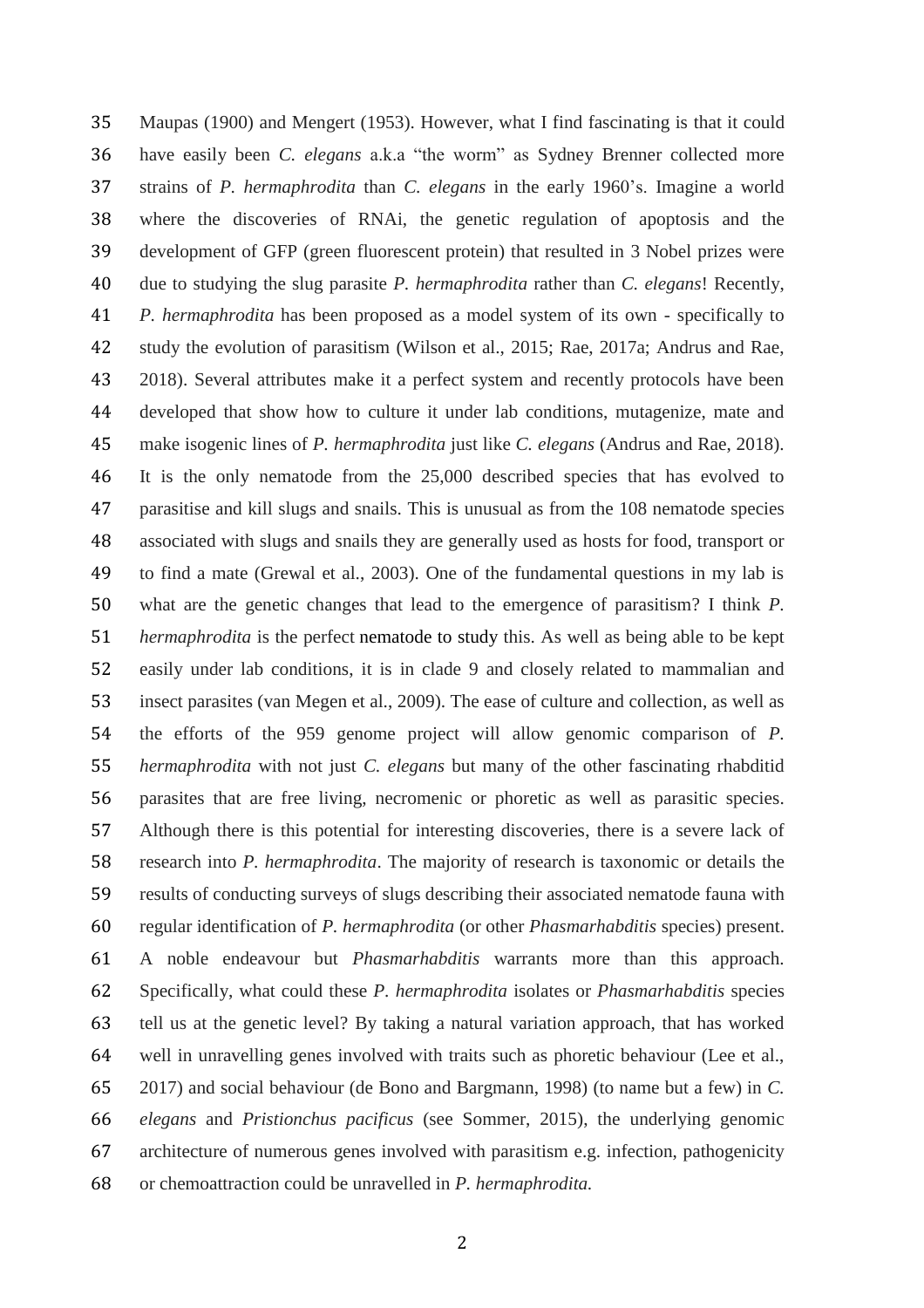Third, *P. hermaphrodita* can manipulate the behaviour of slugs. Four hundred million years of co-evolution with terrestrial gastropods has created an arms race that at the present time has resulted in some striking effects that nematodes, specifically *P. hermaphrodita* can have on gastropods. Slugs infected with *P. hermaphrodita* are more likely to be found under refuge traps (Wilson et al., 1994), reduce feeding (Glen et al. 2000), move deeper down into soil to die (Pechova and Foltan, 2008) and move slower (Bailey et al., 2003). Whether these behaviours are because the slug is sick or the nematode is actively manipulating slug behaviour is unknown. Slugs will avoid areas where *P. hermaphrodita* is present (Wilson et al., 1999; Wynne et al., 2016) however, it has recently been shown that slugs infected with *P. hermaphrodita* are attracted to areas where *P. hermaphrodita* is present. This is presumably so more nematodes can infect and kill slugs and they can proliferate and mate faster (Morris et al., 2018). This study also showed (indirectly) that the potential mechanism of how these nematodes may control the slug's behaviour is by affecting serotonergic signalling, which is a similar method to other behaviour manipulating parasites (Hughes et al., 2012). The use of *P. hermaphrodita* has real potential to unravel the genetic mechanism of how parasites change the behaviour of hosts, which could be applied to other parasite/host systems.

 Fourth, co-evolution of nematodes and gastropods has produced some fascinating abilities in the immune system of gastropods to provide protection against nematodes such as *P. hermaphrodita*. To date, the susceptibility of 19 slug species and 18 snail species have been tested by exposure to *P. hermaphrodita* under laboratory conditions (see Rae, 2017a for a complete description of gastropod species tested). Twelve slug species and eight snail species can be killed by *P. hermaphrodita* but it is unknown why some species are resistant to high doses of *P. hermaphrodita*. There is little information on the immune system of gastropods in general and specifically to do with infection by *P. hermaphrodita*. However, recent research has shown that the difference between slug and snail susceptibility is potentially due to an intriguing ability that the snail's shell possesses. Snails such as *Achatina fulica* (Williams and Rae, 2015) and *Cepaea nemoralis* (Williams and Rae, 2016) can actively trap, encase and kill nematodes using their shell. This whole process is remarkably efficient at killing nematodes, often hundreds at a time and is evolutionary conserved across the phylogeny of the Stylommatophora (terrestrial slugs and snails) (Rae, 2017b). An exciting opportunity has indirectly arisen from this research that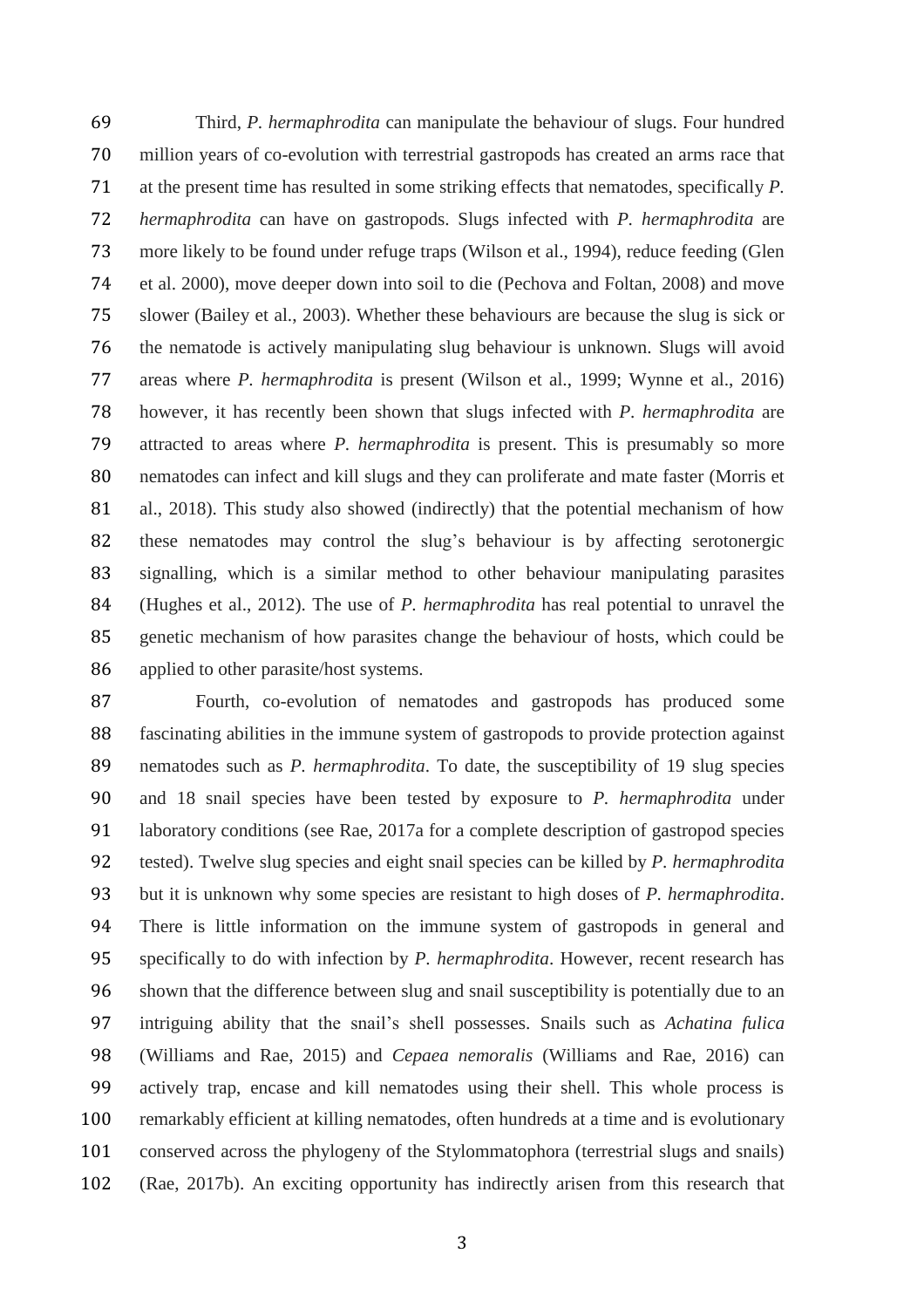may allow us to actually track the evolution of nematodes at the molecular level over time. Snail shells that are hundreds of years old present in museums have been shown to have nematode encased in their shells (Rae, 2017b, 2018). As nematode DNA can be extracted from shells this may facilitate genomic analysis over time using these preserved 'fossilised' specimens.

 Here I hope I have outlined why *P. hermaphrodita* is a nematode that is worth studying. Unlike current model nematodes, it can be used to answer a suite of evolutionary questions about parasitism. Protocols are now in place detailing how to maintain *P. hermaphrodita* (Andrus and Rae, 2018) and the genome is currently being sequenced. New species are being discovered regularly, as well as strains of *P. hermaphrodita,* and the combination of using genomics and these natural strains could unravel how this biocontrol agent evolved to kill slugs and how this information could be translated to other species of nematodes or other organisms. 

- 
-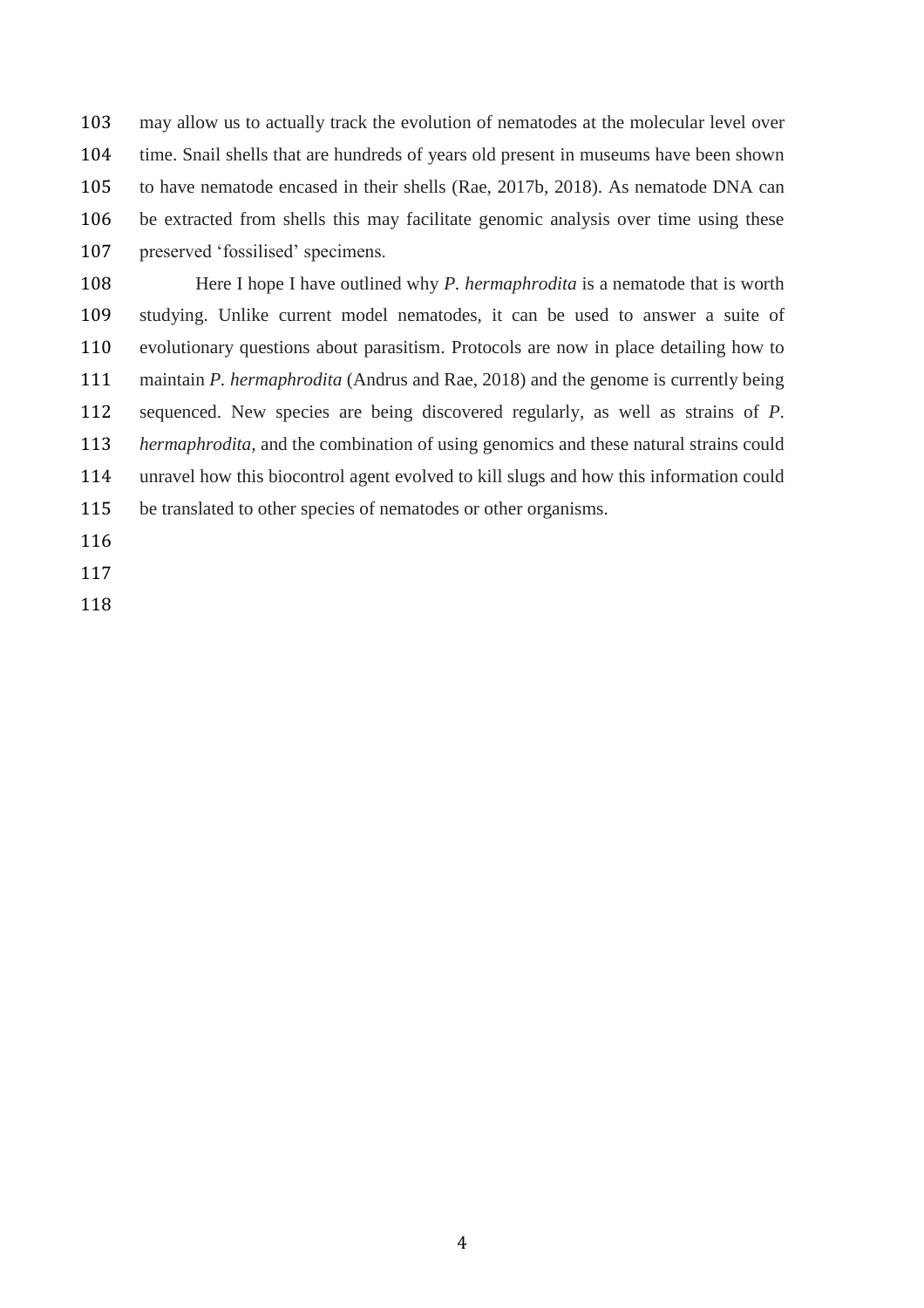## **References**

| 120 |                                                                                       |  |  |  |  |  |
|-----|---------------------------------------------------------------------------------------|--|--|--|--|--|
| 121 | Andrus, A. & Rae, R. (2018). Development of <i>Phasmarhabditis hermaphrodita</i> (and |  |  |  |  |  |
| 122 | other members of the <i>Phasmarhabditis</i> genus) as genetic models to study the     |  |  |  |  |  |
| 123 | genetic basis of parasitism. Journal of Helminthology 2, 1-13.                        |  |  |  |  |  |
| 124 |                                                                                       |  |  |  |  |  |
| 125 | Bailey, S.E.R., Cairns, A., Latham, R., Abdel Kasi, M., Manning, P. (2003). Onset of  |  |  |  |  |  |
| 126 | immobilization on the slug <i>Deroceras reticulatum</i> Muller parasitized by the     |  |  |  |  |  |
| 127 | nematode <i>Phasmarhabditis hermaphrodita</i> Schneider, in: Slugs and Snails:        |  |  |  |  |  |
| 128 | Agricultural, Veterinary and Environmental Perspectives. British Crop                 |  |  |  |  |  |
| 129 | Protection Council (BCPC) Symposium Proceedings, pp. 215-220.                         |  |  |  |  |  |
| 130 |                                                                                       |  |  |  |  |  |
| 131 | De Bono, M. & Bargmann, C.I. (1998). Natural variation in a neuropeptide Y receptor   |  |  |  |  |  |
| 132 | homolog modifies social behaviour and food response in C. elegans. Cell 94,           |  |  |  |  |  |
| 133 | 679-689.                                                                              |  |  |  |  |  |
| 134 |                                                                                       |  |  |  |  |  |
| 135 | Foltan, P. & Puza, V. (2009). To complete their life cycle, pathogenic nematode-      |  |  |  |  |  |
| 136 | bacteria complexes deter scavengers from feeding on their host cadaver.               |  |  |  |  |  |
| 137 | Behavioural Processes 80, 76-79.                                                      |  |  |  |  |  |
| 138 |                                                                                       |  |  |  |  |  |
| 139 | Glen, D.M., Wiltshire, C.W., Hughes, L., Ester, A., Van Rozen, K., Castillejo, J.,    |  |  |  |  |  |
| 140 | Iglesias, J., Speiser, B., Coupland, J., Gwynn, R. (2000). The use of slug-           |  |  |  |  |  |
| 141 | parasitic nematodes and other techniques for control of slug and snail damage         |  |  |  |  |  |
| 142 | in horticultural crops, in: Pests and Diseases. British Crop Protection Council       |  |  |  |  |  |
| 143 | (BCPC) Symposium Proceedings, pp. 345-350.                                            |  |  |  |  |  |
| 144 |                                                                                       |  |  |  |  |  |
| 145 | Grewal, P.S., Grewal, S.K., Tan, L. & Adams, B.J. (2003) Parasitism of molluscs by    |  |  |  |  |  |
| 146 | nematodes: types of associations and evolutionary trends. Journal of                  |  |  |  |  |  |
| 147 | Nematology 35, 146-156.                                                               |  |  |  |  |  |
| 148 |                                                                                       |  |  |  |  |  |
| 149 | Hughes, D.P., Brodeur, J. & Thomas, F. (2012). Host manipulation by parasites.        |  |  |  |  |  |
| 150 | Oxford University Press.                                                              |  |  |  |  |  |
| 151 |                                                                                       |  |  |  |  |  |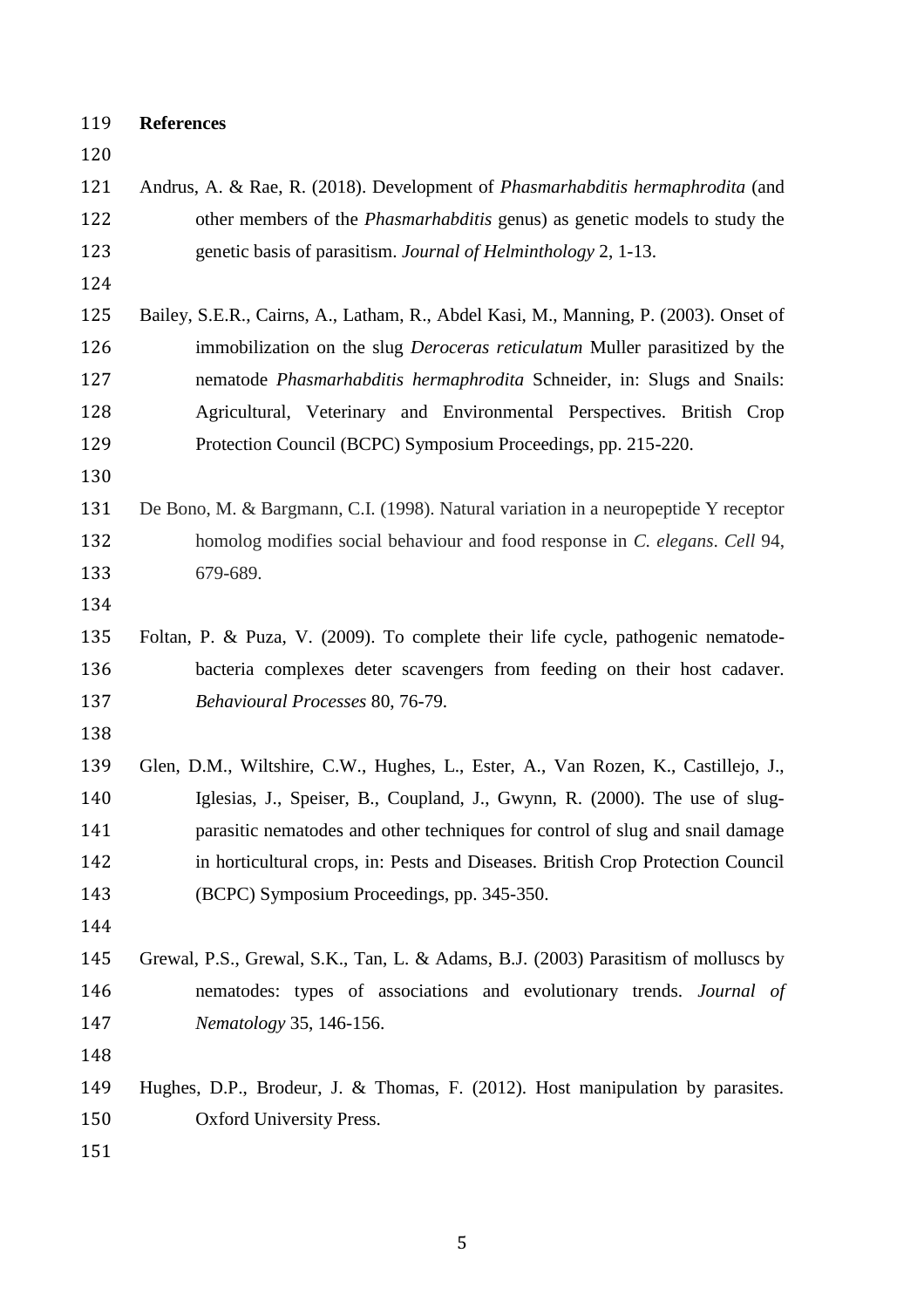| 152 | Lee, D., Yang, H., Kim, J., Brady, S., Zdraljevic, S., Zamanian, M., Kim, H., Paik, Y., |  |  |  |  |  |
|-----|-----------------------------------------------------------------------------------------|--|--|--|--|--|
| 153 | Kruglyak, L., Andersen, E.C. & Lee, J. (2017). The genetic basis of natural             |  |  |  |  |  |
| 154 | variation in a phoretic behaviour. Nature Communications 273. DOI:                      |  |  |  |  |  |
| 155 | 10.1038/s41467-017-00396-x.                                                             |  |  |  |  |  |
| 156 |                                                                                         |  |  |  |  |  |
| 157 | Maupas, E. (1900) Modes et forms de reproduction des nematodes. Archives de             |  |  |  |  |  |
| 158 | Zoologie 8, 464-642.                                                                    |  |  |  |  |  |
| 159 |                                                                                         |  |  |  |  |  |
| 160 | Mengert, H. (1953) Nematoden und Schneken. Zeitschrift fur Morphologie und              |  |  |  |  |  |
| 161 | Okologie der Tierre 41, 311-349.                                                        |  |  |  |  |  |
| 162 |                                                                                         |  |  |  |  |  |
| 163 | Morris, A., Green, M., Martin, H., Crossland, Swaney, W.T., Williamson, S.M. &          |  |  |  |  |  |
| 164 | Rae, R. (2018). A nematode that can control slug behaviour. <i>Behavioural</i>          |  |  |  |  |  |
| 165 | <i>Processes</i> 151, 73-80. Doi: 10.1016/j.beproc.2018.02.021.                         |  |  |  |  |  |
| 166 |                                                                                         |  |  |  |  |  |
| 167 | Pechova, H. & Foltan, P. (2008). The parasitic nematode <i>Phasmarhabditis</i>          |  |  |  |  |  |
| 168 | hermaphrodita defends its slug host from being predated or scavenged by                 |  |  |  |  |  |
| 169 | manipulating host spatial behaviour. Behavioural Processes 78, 416-420.                 |  |  |  |  |  |
| 170 |                                                                                         |  |  |  |  |  |
| 171 | Rae, R., Verdun, C., Grewal, P.S., Robertson, J.F. & Wilson, M.J. (2007). Biological    |  |  |  |  |  |
| 172 | control of terrestrial molluscs using <i>Phasmarhabditis hermaphrodita</i> -progress    |  |  |  |  |  |
| 173 | Science<br>63,<br>1153-1164.<br>and<br>Pest<br>Management<br>prospects.                 |  |  |  |  |  |
| 174 | https://doi.org/10.1002/ps.1424                                                         |  |  |  |  |  |
| 175 |                                                                                         |  |  |  |  |  |
| 176 | Rae, R.G., Tourna, M. & Wilson, M.J. (2010). The slug parasitic nematode                |  |  |  |  |  |
| 177 | Phasmarhabditis hermaphrodita associates with complex and variable                      |  |  |  |  |  |
| 178 | bacterial assemblages that do not affect its virulence. Journal of Invertebrate         |  |  |  |  |  |
| 179 | Pathology 104, 222-226. https://doi.org/10.1016/j.jip.2010.04.008                       |  |  |  |  |  |
| 180 |                                                                                         |  |  |  |  |  |
| 181 | Rae, R. (2017a) Phasmarhabditis hermaphrodita - a new model to study the genetic        |  |  |  |  |  |
| 182 | evolution of parasitism. Nematology 19, 375-387.                                        |  |  |  |  |  |
| 183 |                                                                                         |  |  |  |  |  |
| 184 | Rae, R. (2017b). The terrestrial gastropod shell has been co-opted to kill parasitic    |  |  |  |  |  |
| 185 | nematodes. Scientific Reports 7, 4745. DOI: 10.1038/s41598-017-04695.                   |  |  |  |  |  |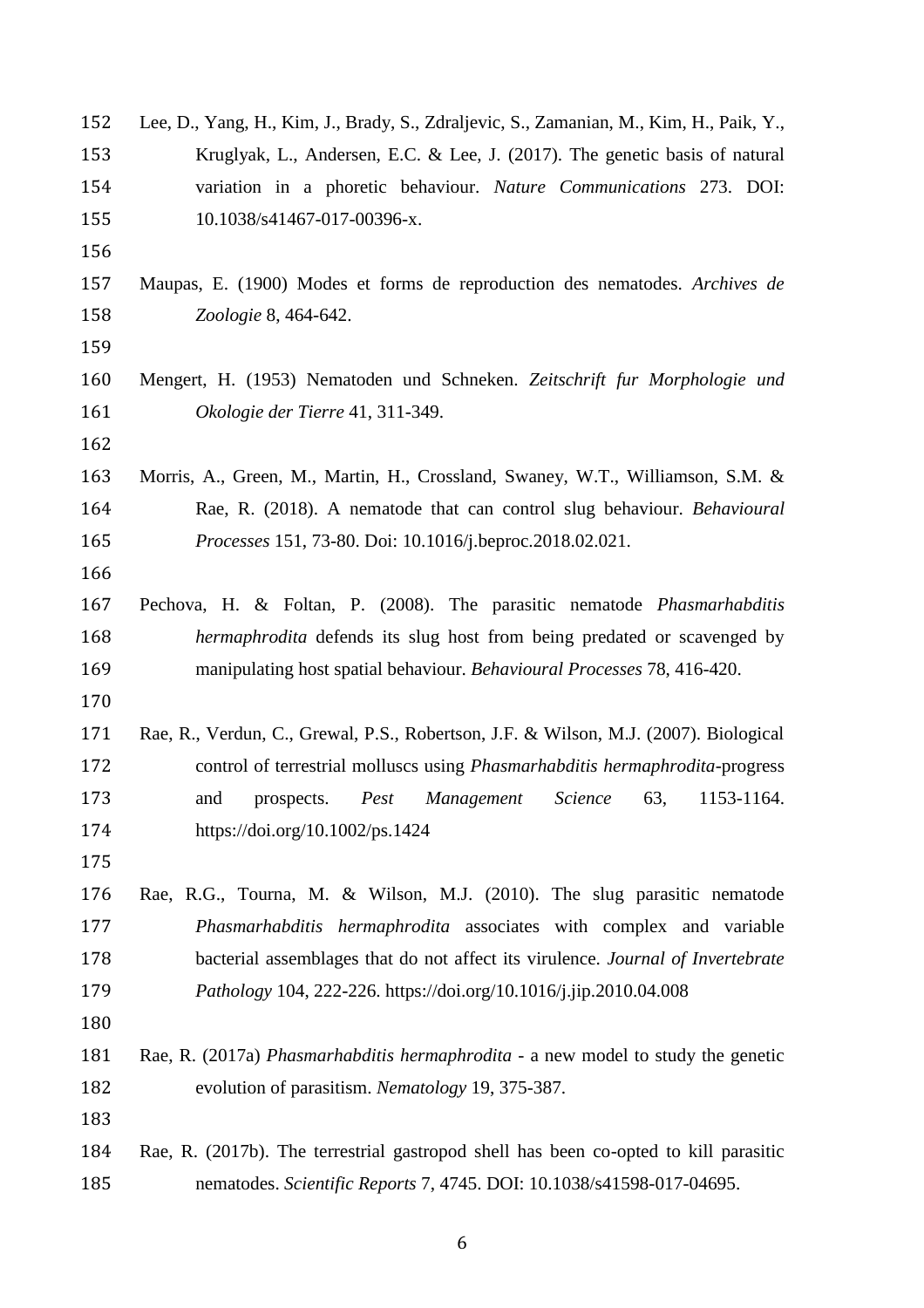| 186 |                                                                                          |  |  |  |  |  |  |
|-----|------------------------------------------------------------------------------------------|--|--|--|--|--|--|
| 187 | Rae, R. (2018). Shell encapsulation of parasitic nematodes by Arianta arbustorum         |  |  |  |  |  |  |
| 188 | (Linnaeus, 1758) in the laboratory and in field collections. Journal of                  |  |  |  |  |  |  |
| 189 | Molluscan Studies 84, 92-95.                                                             |  |  |  |  |  |  |
| 190 |                                                                                          |  |  |  |  |  |  |
| 191 | Schneider, A. (1859). Uber eine Nematodenlarvae und gewisse Verschiedenheiten in         |  |  |  |  |  |  |
| 192 | den Geschlechtsorganen der Nematoden. Zeitschrift fur wissenschaftliche                  |  |  |  |  |  |  |
| 193 | Zoologie 10, 176-178.                                                                    |  |  |  |  |  |  |
| 194 |                                                                                          |  |  |  |  |  |  |
| 195 | Sommer, R.J. (2015). Pristionchus pacificus: a nematode model for comparative and        |  |  |  |  |  |  |
| 196 | evolutionary biology. In: Nematode Monographs and Perspectives 11. (Series               |  |  |  |  |  |  |
| 197 | editors: Hunt, D.J. & Perry, R.N.). Leiden, The Netherlands, Brill.                      |  |  |  |  |  |  |
| 198 |                                                                                          |  |  |  |  |  |  |
| 199 | Tan, L. & Grewal, P.S. (2001). Pathogenicity of <i>Moraxella osloensis</i> , a bacterium |  |  |  |  |  |  |
| 200 | associated with the nematode <i>Phasmarhabditis hermaphrodita</i> , to the slug          |  |  |  |  |  |  |
| 201 | Deroceras reticulatum. Applied Environmental Microbiology 67, 5010-5016.                 |  |  |  |  |  |  |
| 202 | https://doi.org/10.1128/aem.67.11.5010-5016.2001                                         |  |  |  |  |  |  |
| 203 |                                                                                          |  |  |  |  |  |  |
| 204 | Tan, L. & Grewal, P.S. (2002) Endotoxin activity of Moraxella osloensis, against the     |  |  |  |  |  |  |
| 205 | reticulatum.<br>Applied Environmental<br>garden<br>slug, Deroceras<br>grey               |  |  |  |  |  |  |
| 206 | Microbiology 68, 3943-3947.                                                              |  |  |  |  |  |  |
| 207 |                                                                                          |  |  |  |  |  |  |
| 208 | Van Megen, H., Van den Elsen, S., Holterman, M., Karssen, G., Mooyman, P.,               |  |  |  |  |  |  |
| 209 | Bongers, T., Holovachov, O., Bakker, J. & Helder, J. (2009). A phylogenetic              |  |  |  |  |  |  |
| 210 | tree of nematodes based on about 1200 full-length small subunit ribosomal                |  |  |  |  |  |  |
| 211 | <b>DNA</b><br>Nematology<br>11,<br>927-950.<br>sequences.                                |  |  |  |  |  |  |
| 212 | https://doi.org/10.1163/156854109x456862                                                 |  |  |  |  |  |  |
| 213 |                                                                                          |  |  |  |  |  |  |
| 214 | Williams, A.J. & Rae, R. (2015). Susceptibility of the Giant African snail (Achatina     |  |  |  |  |  |  |
| 215 | fulica) exposed to the gastropod parasitic nematode Phasmarhabditis                      |  |  |  |  |  |  |
| 216 | hermaphrodita. Journal of Invertebrate Pathology 127, 122-126.                           |  |  |  |  |  |  |
| 217 | https://doi.org/10.1016/j.jip.2015.03.012                                                |  |  |  |  |  |  |
| 218 |                                                                                          |  |  |  |  |  |  |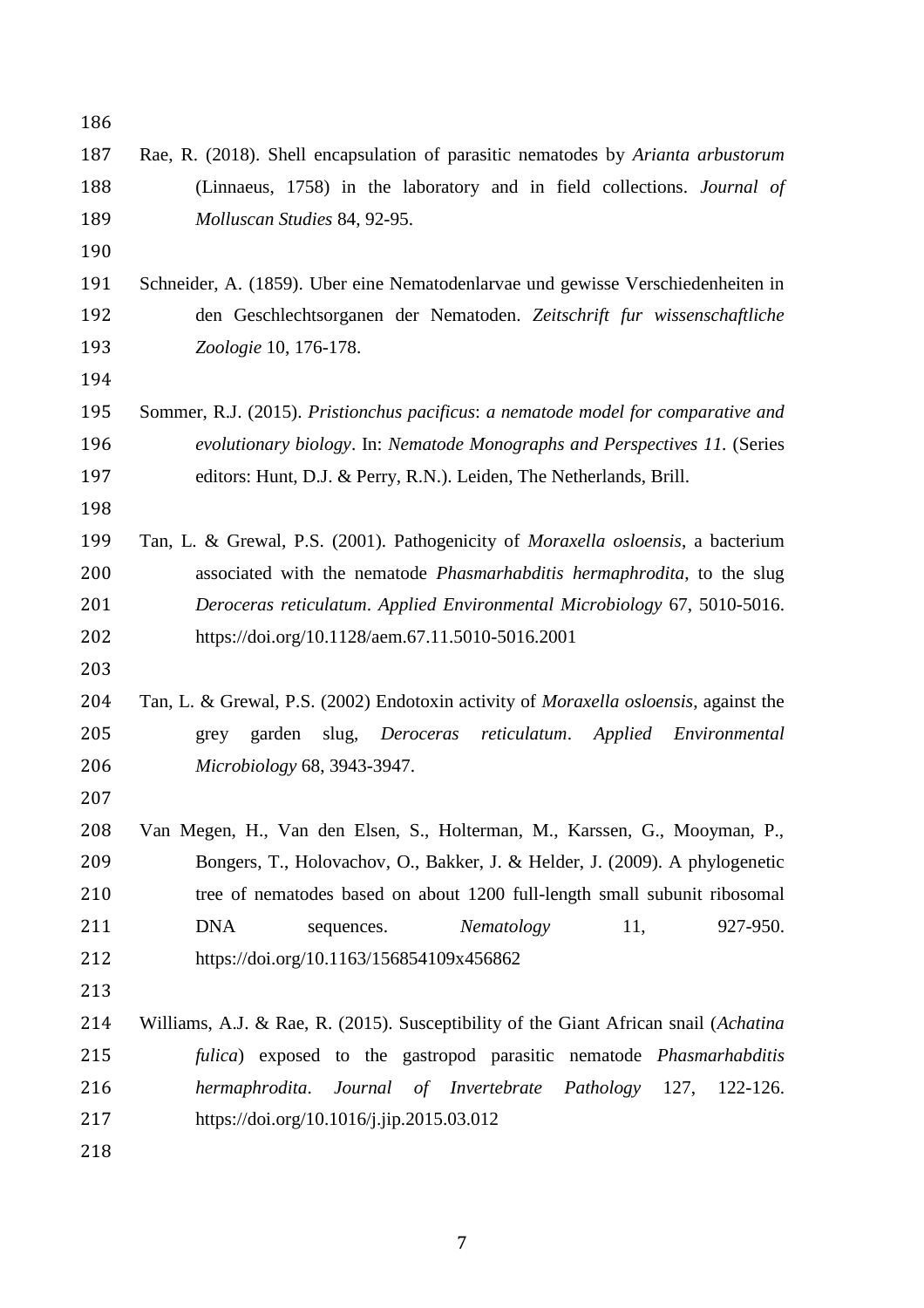| 219 | Williams, A.J. & Rae, R. (2016). Cepaea nemoralis (Linnaeus, 1758) uses its shell as |  |  |  |  |  |  |
|-----|--------------------------------------------------------------------------------------|--|--|--|--|--|--|
| 220 | a defense mechanism to trap and kill parasitic nematodes. Journal of                 |  |  |  |  |  |  |
| 221 | Molluscan Studies DOI:10.1093/mollus/ey064.                                          |  |  |  |  |  |  |
| 222 |                                                                                      |  |  |  |  |  |  |
| 223 | Wilson, M.J., Glen, D.M. & George, S.K. (1993a). The rhabditid nematode              |  |  |  |  |  |  |
| 224 | Phasmarhabditis hermaphrodita as a potential biological control agent for            |  |  |  |  |  |  |
| 225 | slugs. Biocontrol Science and Technology 3, 503-511.                                 |  |  |  |  |  |  |
| 226 |                                                                                      |  |  |  |  |  |  |
| 227 | Wilson, M.J., Glen, D.M., George, S.K. & Butler, R.C. (1993b). Mass cultivation and  |  |  |  |  |  |  |
| 228 | storage of the rhabditid nematode <i>Phasmarhabditis hermaphrodita</i> , a           |  |  |  |  |  |  |
| 229 | biocontrol agent of slugs. <i>Biocontrol Science and Technology</i> 3, 513-521.      |  |  |  |  |  |  |
| 230 | https://doi.org/10.1080/09583159309355307                                            |  |  |  |  |  |  |
| 231 |                                                                                      |  |  |  |  |  |  |
| 232 | Wilson, M.J., Glen, D.M., George, S.K., Pearce, J.D. & Wiltshire, C.W. (1994).       |  |  |  |  |  |  |
| 233 | Biological control of slugs in winter wheat using the rhabditid nematode             |  |  |  |  |  |  |
| 234 | Phasmarhabditis hermaphrodita. Annals of Applied Biology 125, 377-390.               |  |  |  |  |  |  |
| 235 | https://doi.org/10.1111/j.1744-7348.1994.tb04978.x                                   |  |  |  |  |  |  |
| 236 |                                                                                      |  |  |  |  |  |  |
| 237 | Wilson, M.J., Glen, D.M., George, S.K. & Hughes, L.A. (1995a). Biocontrol of slugs   |  |  |  |  |  |  |
| 238 | protected lettuce using the rhabditid nematode <i>Phasmarhabditis</i><br>in          |  |  |  |  |  |  |
| 239 | hermaphrodita. Biocontrol, Science and Technology 5, 233-242.                        |  |  |  |  |  |  |
| 240 |                                                                                      |  |  |  |  |  |  |
| 241 | Wilson, M.J., Glen, D.M., George, S.K., & Pearce, J.D., (1995a). Selection of a      |  |  |  |  |  |  |
| 242 | bacterium for the mass production of Phasmarhabditis hermaphrodita                   |  |  |  |  |  |  |
| 243 | (Nematoda: Rhabditidae) as a biocontrol agent for slugs. Fundamental and             |  |  |  |  |  |  |
| 244 | Applied Nematology 18, 419-425.                                                      |  |  |  |  |  |  |
| 245 |                                                                                      |  |  |  |  |  |  |
| 246 | Wilson, M.J., Glen, D.M., George, S.K. & Pearce, J.D. (1995b). Monoxenic culture of  |  |  |  |  |  |  |
| 247 | the slug parasite <i>Phasmarhabditis hermaphrodita</i> (Nematoda: Rhabditidae)       |  |  |  |  |  |  |
| 248 | with different bacteria in liquid and solid phase. Fundamental and Applied           |  |  |  |  |  |  |
| 249 | Nematology 18, 159-166.                                                              |  |  |  |  |  |  |
| 250 |                                                                                      |  |  |  |  |  |  |
| 251 | Wilson, M.J., Hughes, L.A., Jefferies, D. & Glen, D. (1999). Slugs (Deroceras        |  |  |  |  |  |  |
| 252 | reticulatum and Arion ater agg.) avoid soil treated with the rhabditid nematode      |  |  |  |  |  |  |